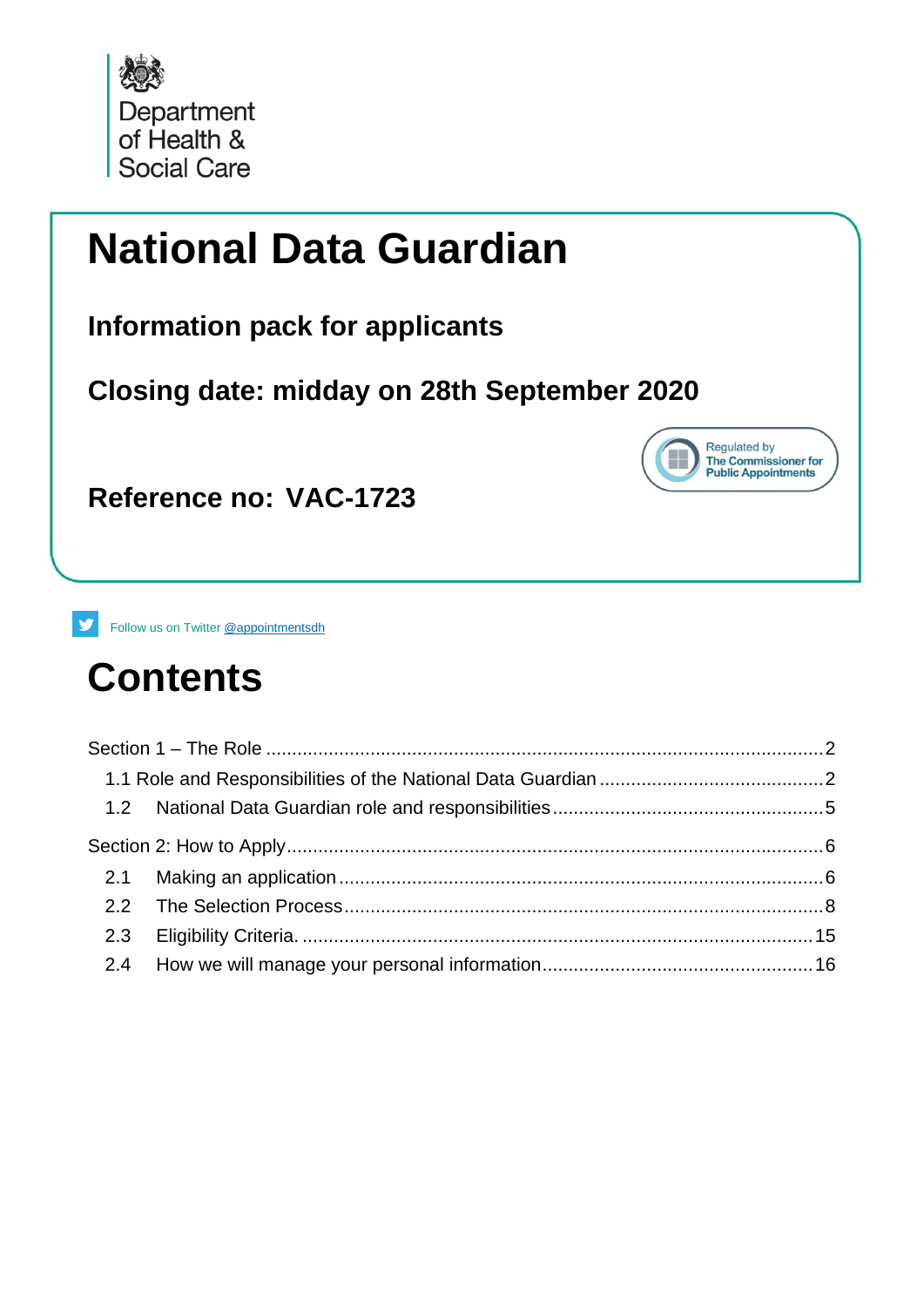# <span id="page-1-0"></span>**Section 1 – The Role**

### <span id="page-1-1"></span>**1.1 Role and Responsibilities of the National Data Guardian**

#### **Introduction**

Ministers are seeking to appointment the National Data Guardian (NDG).

The health and care system collects and holds valuable data from citizens using its services.

The National Data Guardian (NDG) role was created in November 2014 to be an independent champion for patients and the public on matters of their confidential health and care information. The purpose of the role is to make sure that people's information is kept securely, and that it is shared when appropriate to achieve better outcomes for patients. The NDG does so by offering advice, guidance and encouragement as well as scrutiny to the health and care system.

In December 2018 the Health and Social Care (National Data Guardian) Act 2018 was passed. The law placed the NDG role on a statutory footing and granted it the power to issue official guidance about the processing of health and adult social care data in England. Public bodies such as hospitals, general practices, care homes, planners and commissioners of services have to take note of guidance that is relevant to them, as do organisations such as private companies or charities which are delivering services for the NHS or publicly funded adult social care.

The NDG may also provide more informal advice about, and assistance in relation to, the processing of health and adult social care data in England. Before publishing any guidance, the NDG must consult such persons as the NDG considers appropriate.

The NDG must produce an annual report as soon as reasonably practicable after the end of a financial year and send it to the Secretary of State before the end of the following June.

Personal data is precious to those who give it in confidence when they seek care and this is recognised through the development of the Common Law Duty of Confidence. Its effective use in line with the appropriate privacy protection can improve diagnosis, treatment, the efficiency of the system and overall outcomes for individuals, not least in supporting technology-driven innovations. Success in realising these benefits from health and care data relies on securing and maintaining public trust in how that data is used.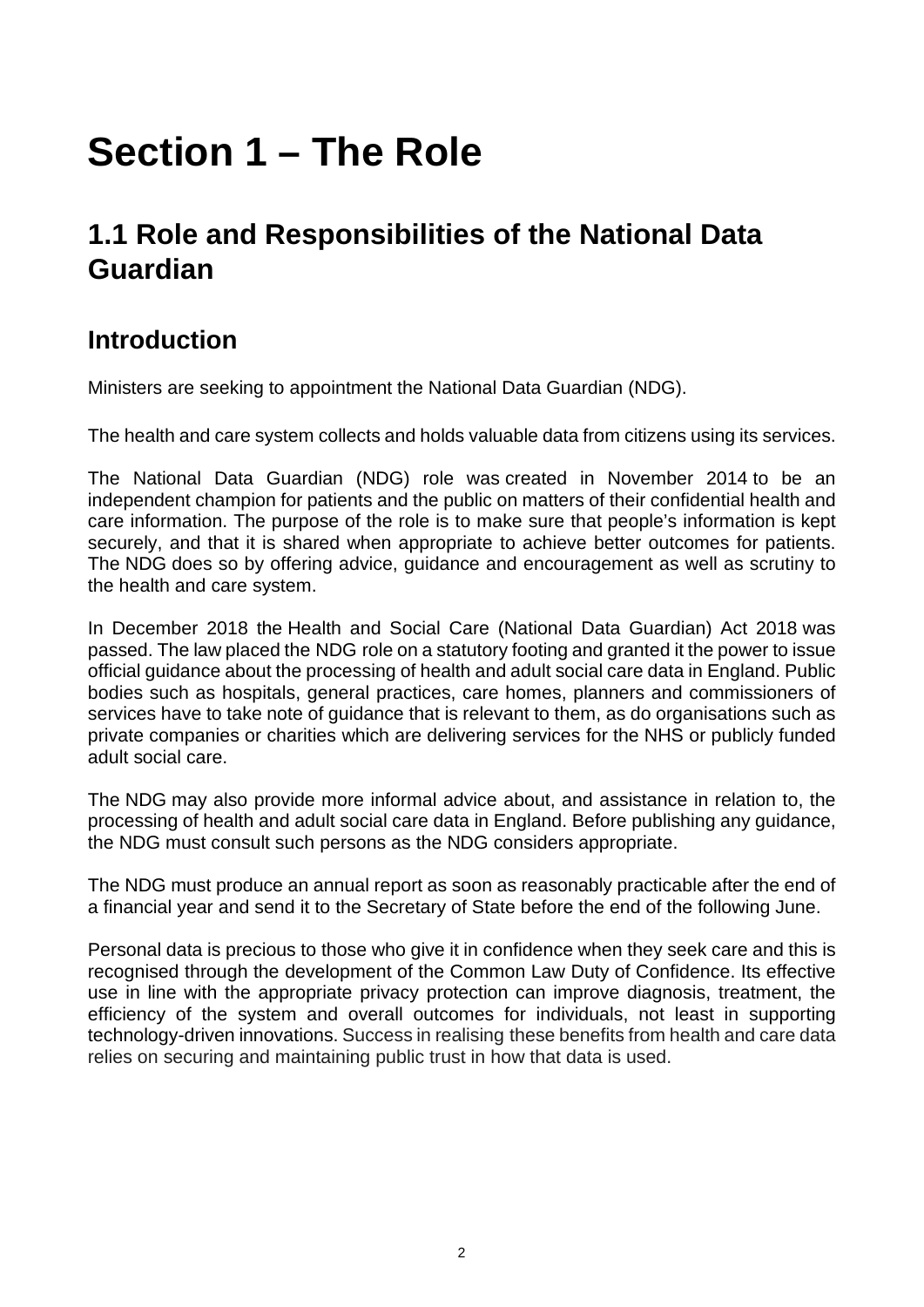#### **Qualities required for the role of the National Data Guardian**

The Department of Health and Social Care values and promotes diversity and encourages applications from all sections of the community. The boards of public bodies should reflect the population they are there to serve. Boards also benefit from fresh perspectives, and we are always keen to encourage candidates with private sector experience to consider applying for our roles.

#### **Essential Criteria**

To be considered, you must be able to demonstrate that you have the qualities, skills and experience to meet all the essential criteria for appointment.

This is a high-profile role which would ideally be filled by someone with knowledge of health and social care organisations and the system, the information governance framework within which they operate and in particular the common law duty of confidentiality, how modern information technology can impact on the privacy of individuals, and public attitudes towards the use of health and care data.

The successful candidate must demonstrate the following:

Leadership

● A successful track record of credible and strategic leadership including working with other organisations to deliver results and the ability to challenge systems in health and/or social care when needed.

**Technical** 

- Understanding and experience of the practicalities of the security and use of sensitive data and the evolving technology that underpins it.
- Experience using data to improve organisations and building data sharing within organisations.

**Communication** 

- An ability to demonstrate a strong commitment to the seven principles of public life, and the importance of the well-being of citizens.
- An ability to relate to and influence members of the public and other stakeholders, including government.

**Judgement** 

- Independence and impartiality.
- Ability to identify, evaluate, and manage risk and to build mitigating strategies.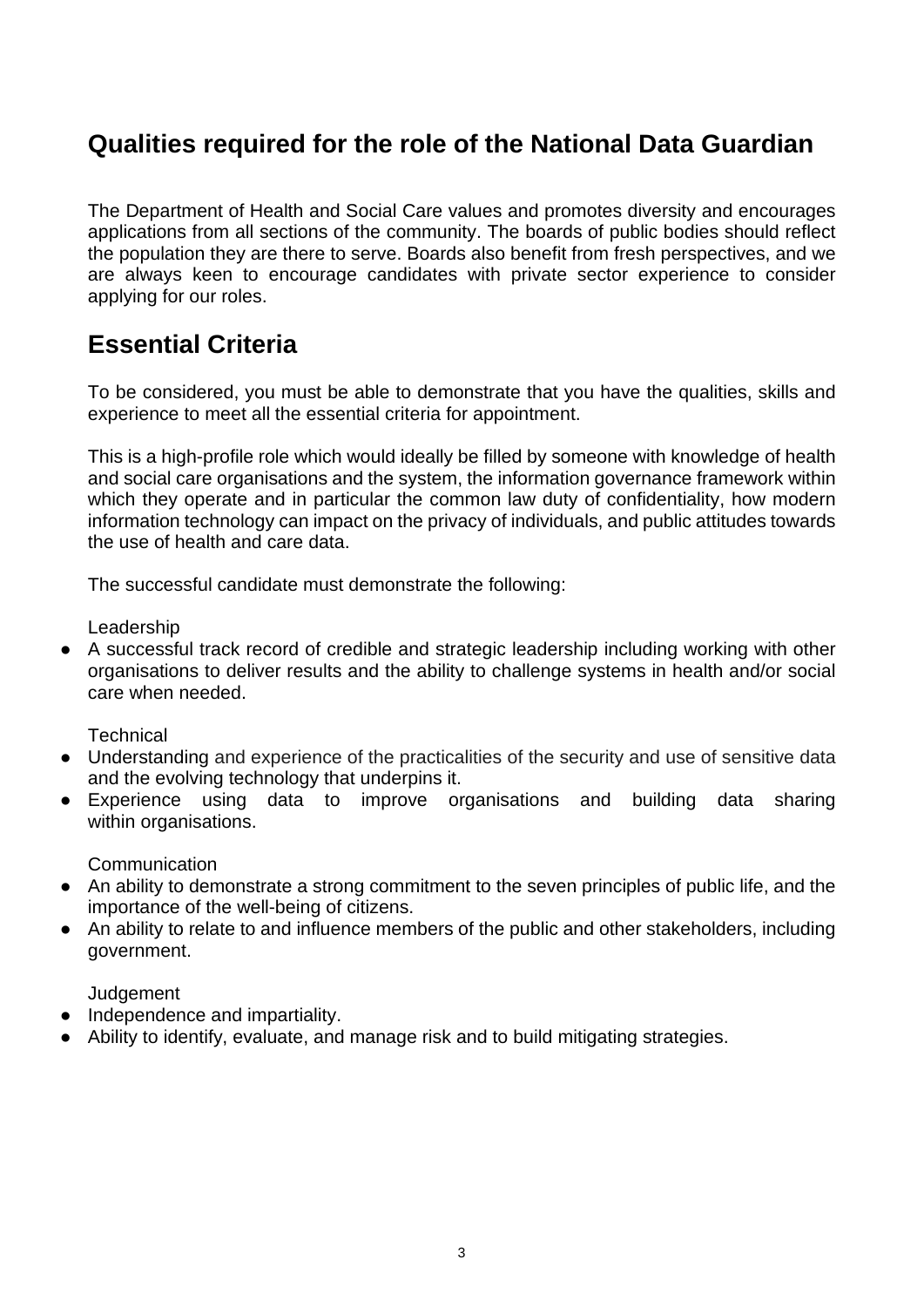### **Remuneration**

- £45,000 per annum
- Remuneration is taxable, and subject to National Insurance contributions, both of which will be deducted at source under PAYE before you are paid. Remuneration is not pensionable
- You may claim travel and subsistence expenses, which are properly and necessarily incurred in carrying out your role and responsibilities as the National Data Guardian, in line with travel and subsistence policy and rates for the National Data Guardian.

#### **Time commitment**

Two to three days per week

#### **Location**

London

#### **Tenure of office**

Ministers determine that the length of the appointment will be up to 3 years.

#### **Accountability**

This National Data Guardian will be appointed by the Secretary of State for Health and Social Care and is accountable to the Secretary of State via a senior Departmental official for carrying out their duties and for their performance.

For further information regarding the role of the National Data Guardian please contact Katy Lindfield:

Tel: 0113 25 46166

Email: [katy.lindfield@nhsx.nhs.uk](mailto:katy.lindfield@nhsx.nhs.uk)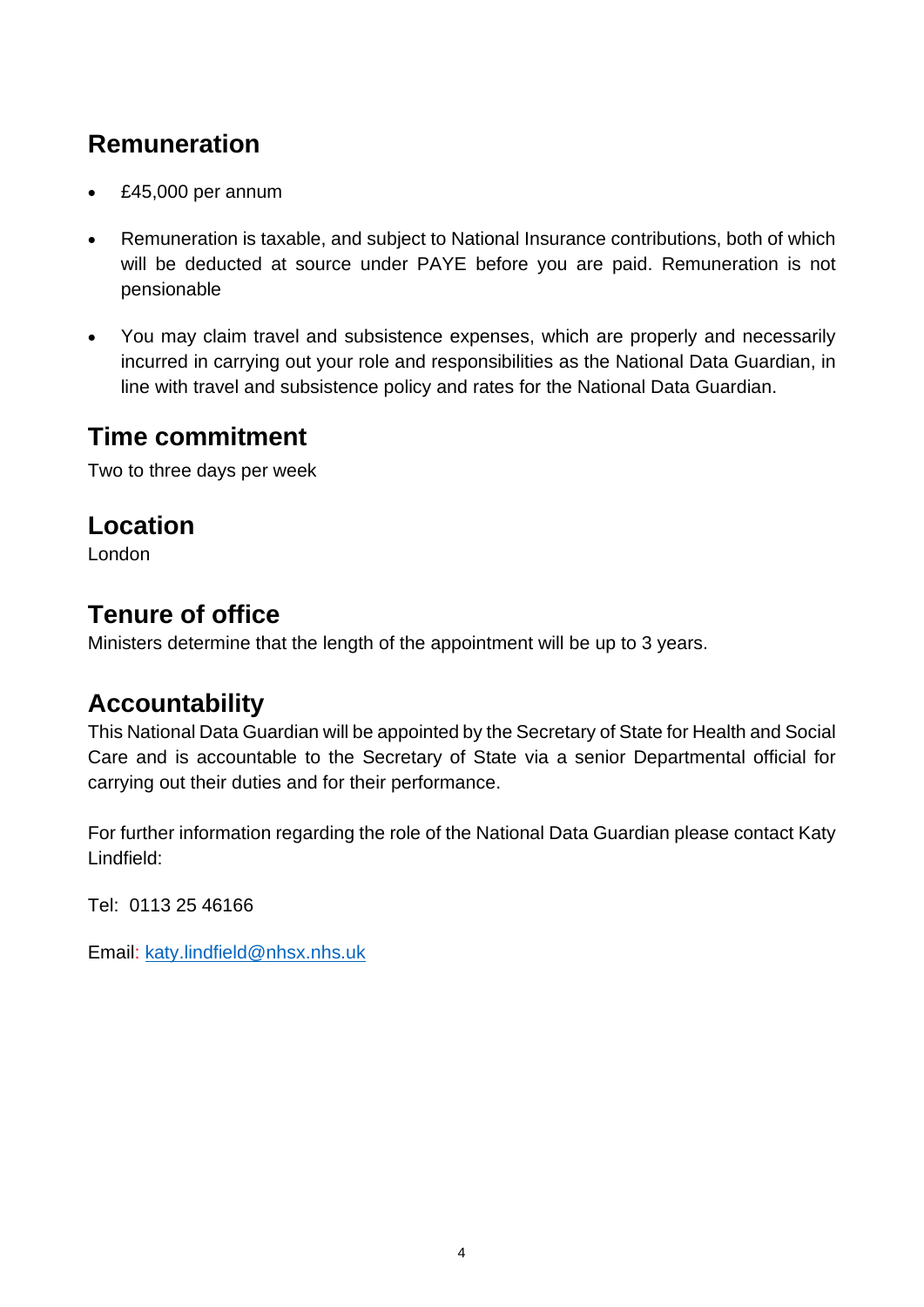## <span id="page-4-0"></span>**1.2 National Data Guardian background**

The National Data Guardian (NDG) advises and challenges the health and care system to help ensure that citizens' confidential information is safeguarded securely and used properly.

The National Data Guardian (NDG) role was [created in November 2014](https://www.gov.uk/government/news/national-data-guardian-appointed-to-safeguard-patients-healthcare-information) to be an independent champion for patients and the public when it comes to matters of their confidential health and care information. The purpose of the role is to make sure that people's information is kept safe and confidential, and that it is shared when appropriate to achieve better outcomes for patients. The NDG does so by offering advice, guidance and encouragement to the health and care system.

In December 2018 the [Health and Social Care \(National Data Guardian\) Act 2018](https://services.parliament.uk/Bills/2017-19/healthandsocialcarenationaldataguardian.html) was passed. The law placed the NDG role on a statutory footing and granted it the power to issue official guidance about the processing of health and adult social care data in England.

The NDG wants to [build trust in the use of data across health and social care](https://www.gov.uk/government/speeches/national-data-building-trust-across-health-and-social-care) and is guided by these 3 main principles:

- encouraging clinicians and other members of care teams to share information to enable joined-up care, better diagnosis and treatment
- ensuring there are no surprises to the citizen about how their health and care data is being used and that they are given a choice about this
- building a dialogue with the public about how we all wish information to be used, to include a range of voices including commercial companies providing drugs and services to the NHS, researchers discovering new connections that transform treatments, and those managing the services

Although sponsored by the Department of Health and Social Care, the NDG operates independently, representing the interests of patients and the public. The NDG also appoints an independent group of experts – the NDG Panel – to advise and support this work.

There is more information about the backgrounds and experience of NDG Panel members in [NDG Panel biographies.](https://assets.publishing.service.gov.uk/government/uploads/system/uploads/attachment_data/file/812068/874_-_NDG_Panel_biographies_v0.9_-_26.06.19.pdf) 

[The UK Caldicott Guardian Council \(UKCGC\)](https://www.gov.uk/government/groups/uk-caldicott-guardian-council) is a sub-group of the National Data Guardian Panel. The chair of the council sits on the NDG Panel.

The council is the national body for Caldicott Guardians, who are responsible for protecting the confidentiality of people's health and care information and making sure it is used properly. All NHS organisations and local authorities that provide social services must have a Caldicott Guardian.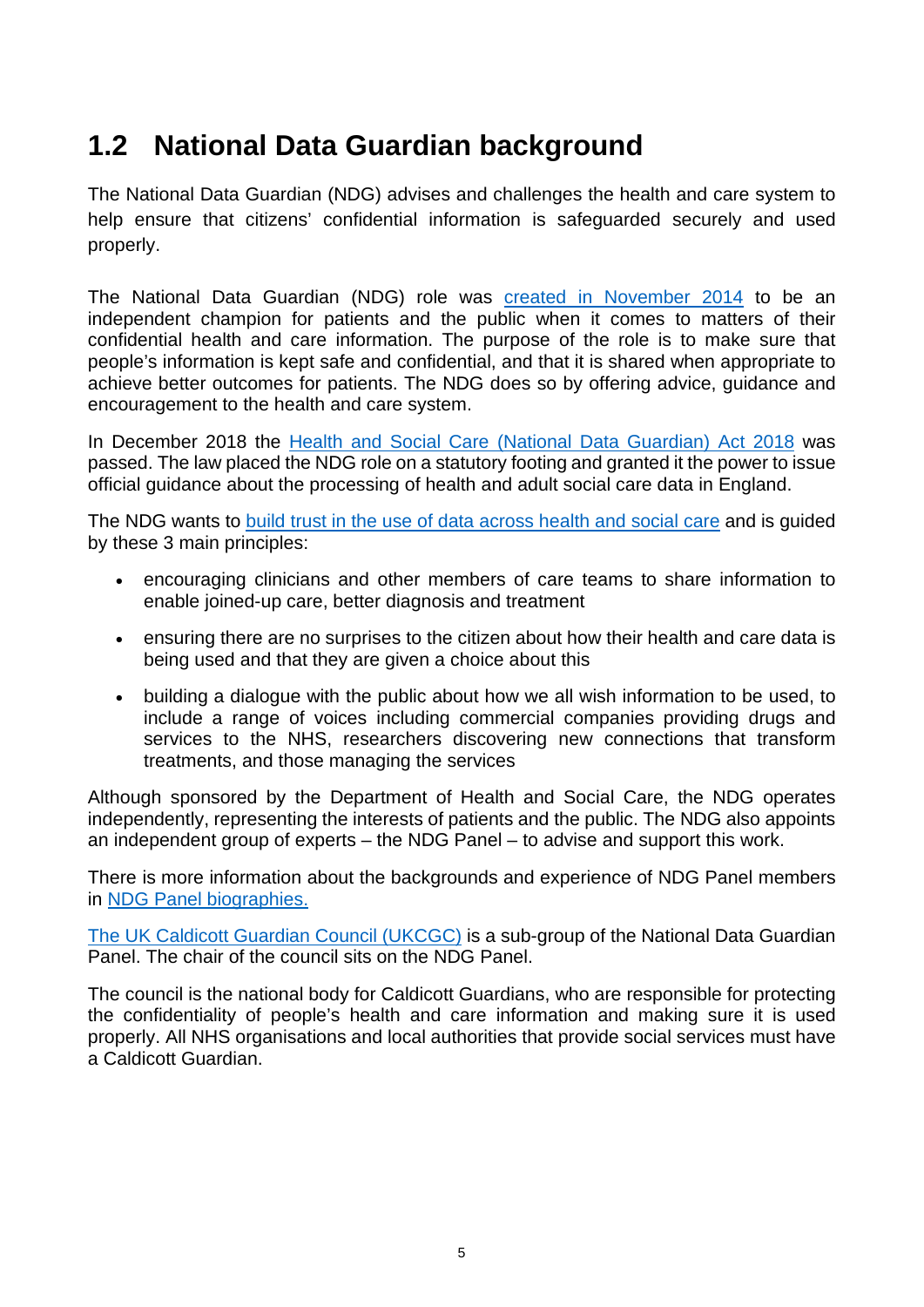# <span id="page-5-0"></span>**Section 2: How to Apply**

# <span id="page-5-1"></span>**2.1 Making an application**

Thank you for your interest in the appointment of the National Data Guardian.

To make an application please email your CV, a supporting letter and completed monitoring forms to:

[appointments.team@dhsc.gov.uk](mailto:appointments.team@dhsc.gov.uk) – please quote **VAC-1723** in the subject field.

Applications must be received by midday on 28th September 2020.

In making an application please note the following:

### **Supporting letter**

The supporting letter is your opportunity to demonstrate how you meet each of the criteria set out in the person specification. It will benefit the Advisory Assessment Panel if you can be clear which specific evidence you provide relates to which criteria. Providing separate paragraphs in relation to each criterion is common practice. Please write all acronyms in full first.

Please ensure your full name, the role to which you are applying and the corresponding reference number for the post are clearly noted at the top of your letter.

Please limit your letter to two pages, and type or write clearly in black ink.

#### **Conflicts of interest**

If you have any business or personal interests that might be relevant to the work of National Data Guardian, and which could lead to a real or perceived conflict of interest if you were to be appointed, please provide details in your Supporting letter.

If appointed, you will also be required to declare these interests on appointment and they will be entered on a register which is available to the public.

#### **Standards in public life and ensuring public confidence**

Given the nature of public appointments, it is important that those appointed as members of public bodies maintain the confidence of the public and Government. If there are any issues in your personal or professional history (including any convictions or bankruptcy) that could,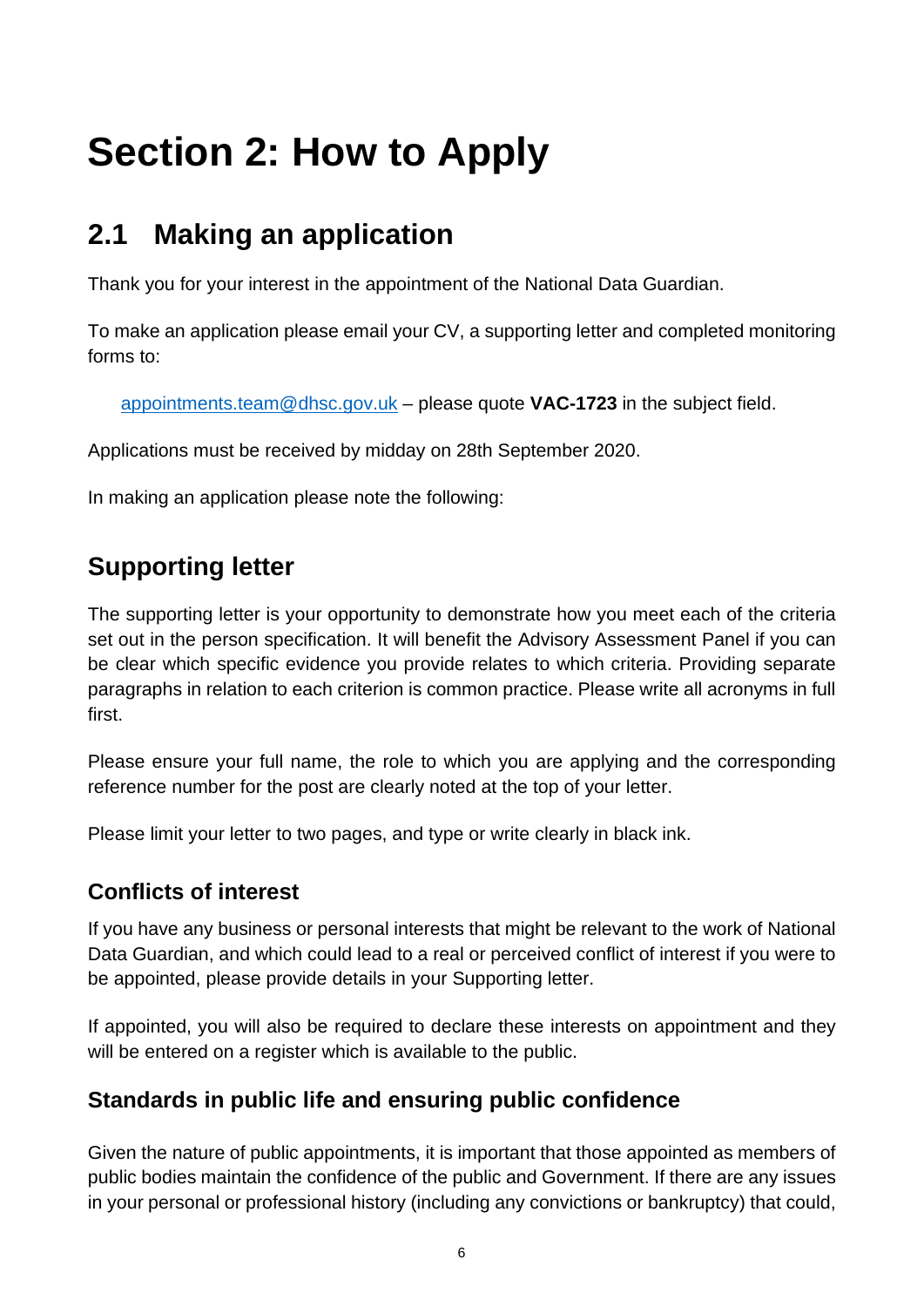if you were appointed, be misconstrued, cause embarrassment to Ministers or ALB or cause public confidence in the appointment to be jeopardised, it is important that you bring them to the attention of the Assessment Panel and provide details of the issue/s in your supporting letter. In considering whether you wish to declare any issues, you should also reflect on any public statements you have made, including through social media and blogs. Due Diligence may be carried out on any publicly available information and shared with the Advisory Assessment Panel.

The panel may explore with you any issues you declare before they make a recommendation on the appointment.

Failure to disclose such information could result in an appointment being terminated, as those who hold public appointments are expected to demonstrate the highest standards of corporate and personal conduct and are required to subscribe to the Code of Conduct for Board Members of Public Bodies, as part of agreeing to the terms and conditions of appointment. You can access this document at:

[https://www.gov.uk/government/publications/board-members-of-public-bodies-code-of](https://www.gov.uk/government/publications/board-members-of-public-bodies-code-of-conduct)[conduct](https://www.gov.uk/government/publications/board-members-of-public-bodies-code-of-conduct)

There are also circumstances in which individuals may not be considered for appointment, due to them not meeting certain eligibility criteria for appointment. For further information, please refer to **Section 2.3: Eligibility Criteria**

If you wish to discuss any queries on conflicts, please see the contacts section.

#### **CV**

Please ensure your CV includes:

- Your full name, title, home address, personal contact telephone numbers (land line and mobile), personal email address and details of any twitter accounts and LinkedIn accounts including your twitter handle/username.
- Similar contact details for two referees who will support your application. One referee should be the person to whom you are/were accountable in your current/most recent appointment or position of employment. Please indicate the relationship of each referee to you. References will be requested for short-listed candidates prior to interview
- Brief details of your current or most recent post and the dates you occupied this role. Please identify any past or present Ministerial appointments.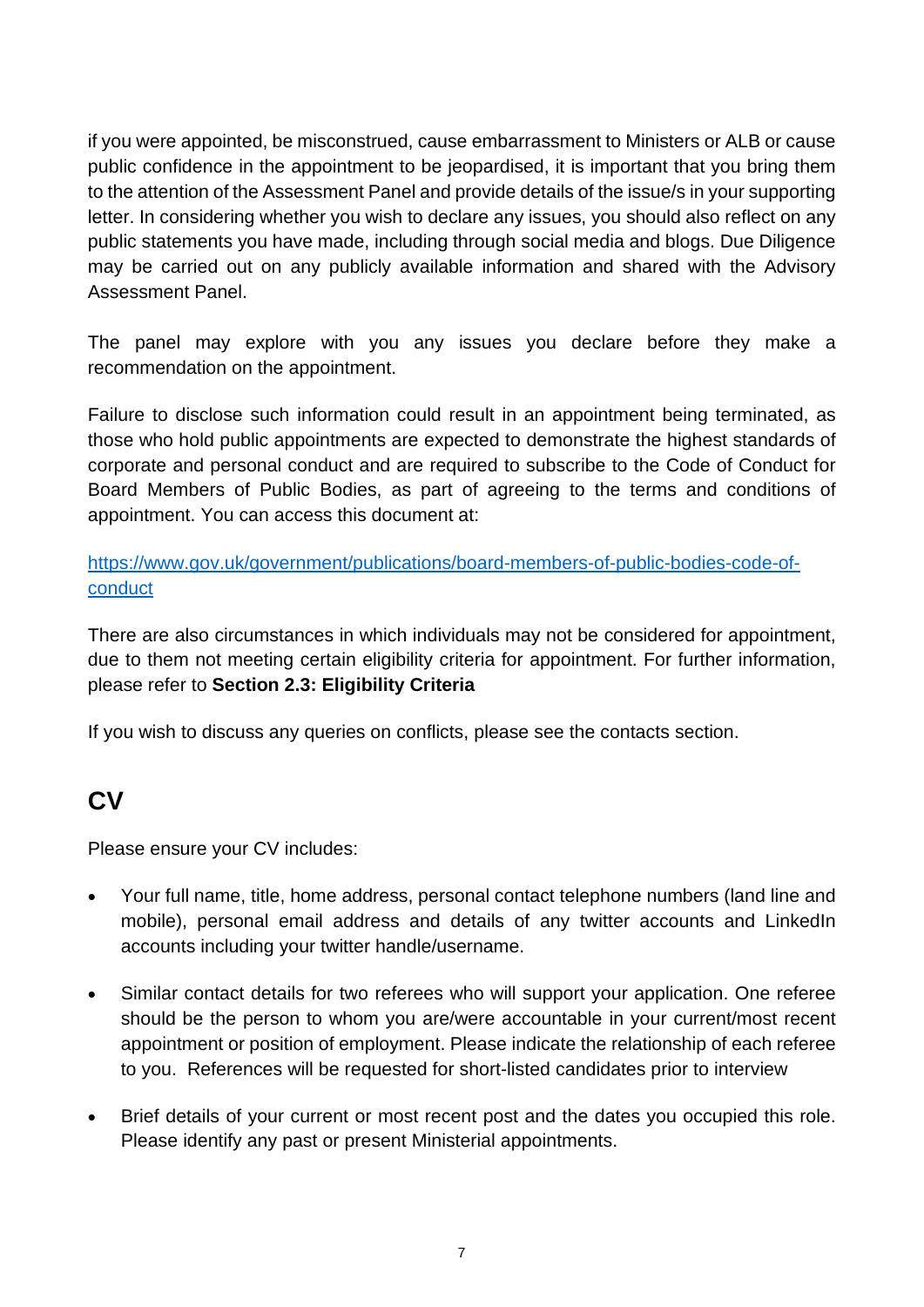The appointment of the National Data Guardian will be subjected to a pre-appointment hearing with the Health and Social Care Select Committee. **For further details see Section 2.2. Please be aware that the CV of the Secretary of State's preferred candidate for appointment, with personal details removed, will be sent to the Health and Social Care Select Committee.**

#### **Monitoring form**

Please complete the monitoring form. Diversity monitoring information will not be seen by the Advisory Assessment Panel assessing your application.

Political activity information is primarily for monitoring purposes only, however if you are shortlisted for interview, this information will be shared with the selection panel. The reason for this is that it is appreciated that such activities may have given you relevant skills, including experience gained from committee work, collective decision-making, resolving conflict and public speaking. If you have had such experience and you consider it relevant to your application for this post, you should also take the opportunity to include it separately in your supporting statement. If possible, you should not, however, identify the relevant political party in your statement.

If you are appointed to this role, please note that any political activity you declare will be published in accordance with the Governance Code on Public Appointments.

#### **Guaranteed Interview Scheme**

The Department of Health and Social Care operates a Guaranteed Interview Scheme (GIS) for disabled people. The Equality Act 2010 defines a person as disabled if they have a physical or mental impairment and the impairment has a substantial and long-term adverse effect on their ability to carry out normal day to day activities. Under the GIS a disabled candidate will be selected for interview if they meet the essential criteria for the post.

If you wish to apply under the GIS please complete the GIS form and return it with your application.

All applications will be acknowledged by email after the closing date.

For further information regarding the selection process, please contact

Daniel Clemence Appointments Team

Tel: 0113254 5335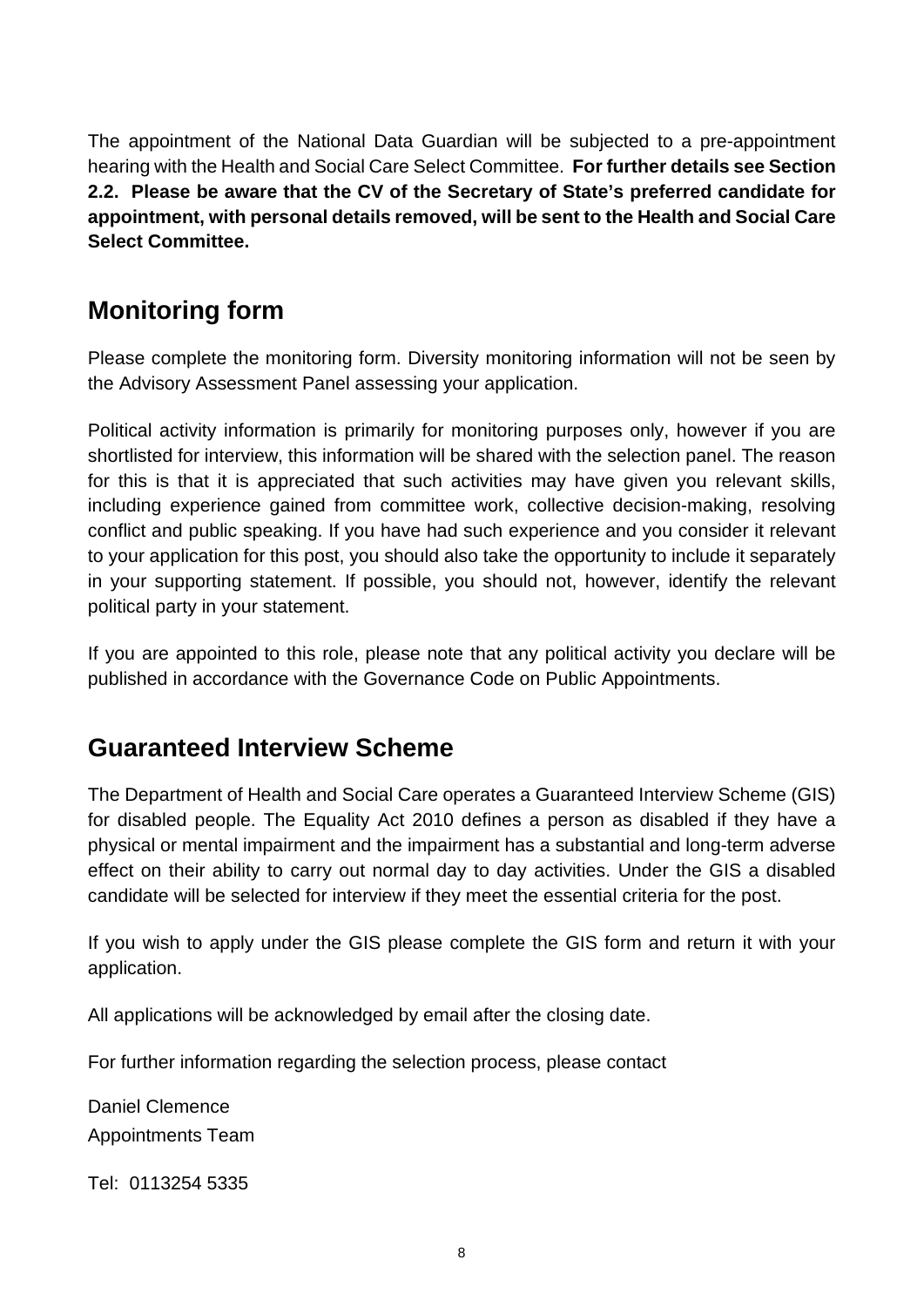Email: [Daniel.Clemence@dhsc.gov.uk](mailto:Daniel.Clemence@dhsc.gov.uk)

For further information regarding the role of National Data Guardian and the role of please contact Katy Lindfield:

Tel: 0113 25 46166

Email: [katy.lindfield@nhsx.nhs.uk](mailto:katy.lindfield@nhsx.nhs.uk)

Please quote reference VAC-1723 on all correspondence.

If you choose to apply, we would like to thank you in advance for your time and effort in making an application.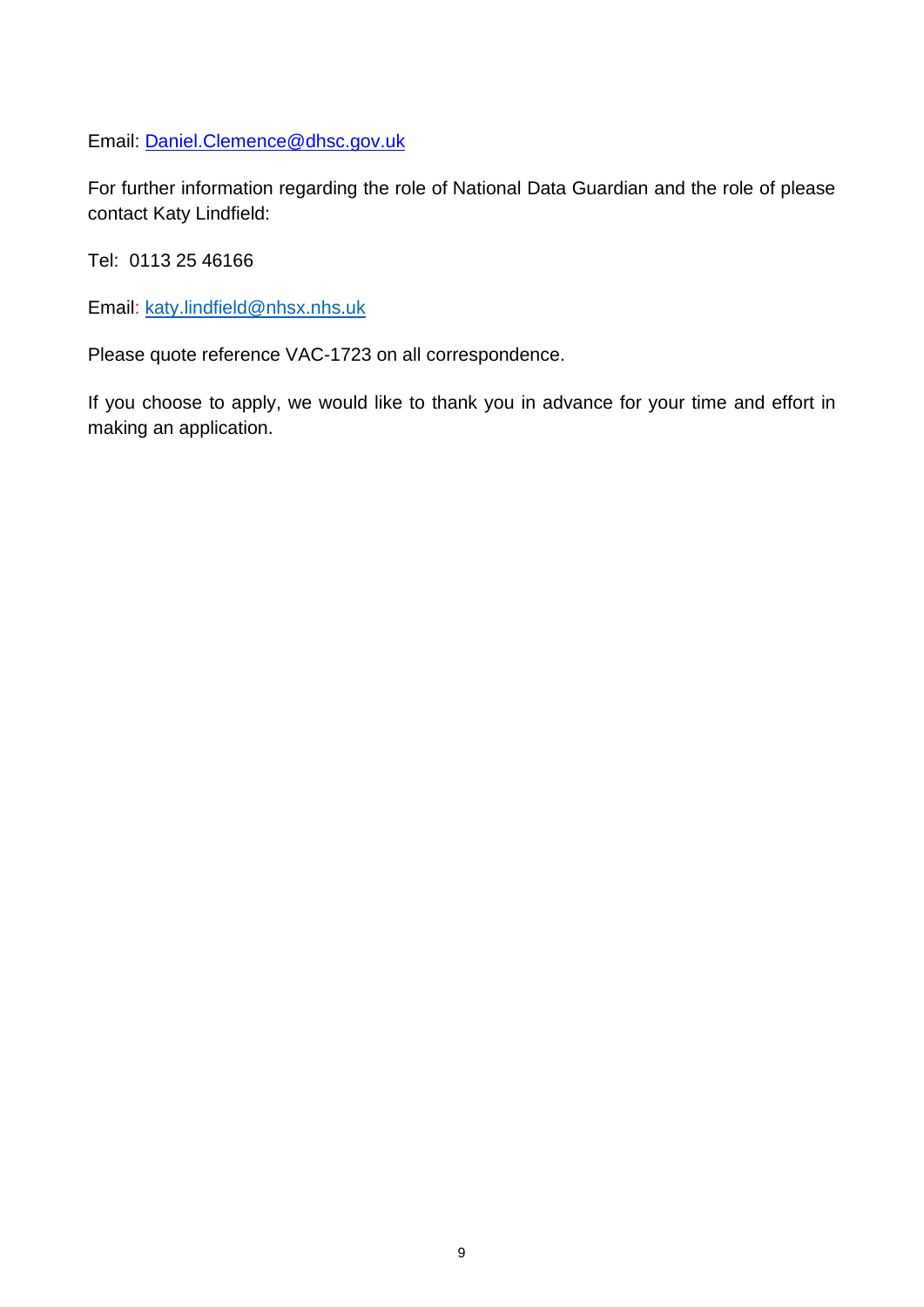# <span id="page-9-0"></span>**2.2 The Selection Process**

The Appointments Team will deal with your application as quickly as possible and will advise you of the likely timetable at each stage.

Timetable:

- Closing date: Midday on 28th September 2020
- Shortlisting complete:  $16<sup>th</sup>$  October 2020
- Interviews held: November 2020 (TBC)
- Health and Social Care Select Committee Hearing: November/December

The selection panel will be:

- Matthew Gould Chief Executive of NHSX Panel Chair
- Simon Madden –Director of Policy and Strategy, NHSX. Panel Member
- Elizabeth Watkins Senior Independent Panel Member

The Senior Independent Panel Member is independent of both the Department of Health and Social Care and National Data Guardian.

The Governance Code on Public Appointments requires all Advisory Assessment Panel members to declare any political activity within the last five years.

After the closing date for applications:

- The Department of Health and Social Care may commission a pre-assessment of candidate applications which would then be provided to the Panel for consideration and to inform the shortlisting process. By applying, you are agreeing to your application being shared with another party for pre-assessment. The pre-assessor and the panel are reliant on the information you provide in your CV and supporting letter to assess whether you have the skills and experience required. Please ensure that you provide evidence to support how you meet all the essential criteria. It is the responsibility of the panel to determine who it believes best meet the criteria for the role, and who will be invited to interview
- Interviews will be held November 2020. Date to be confirmed.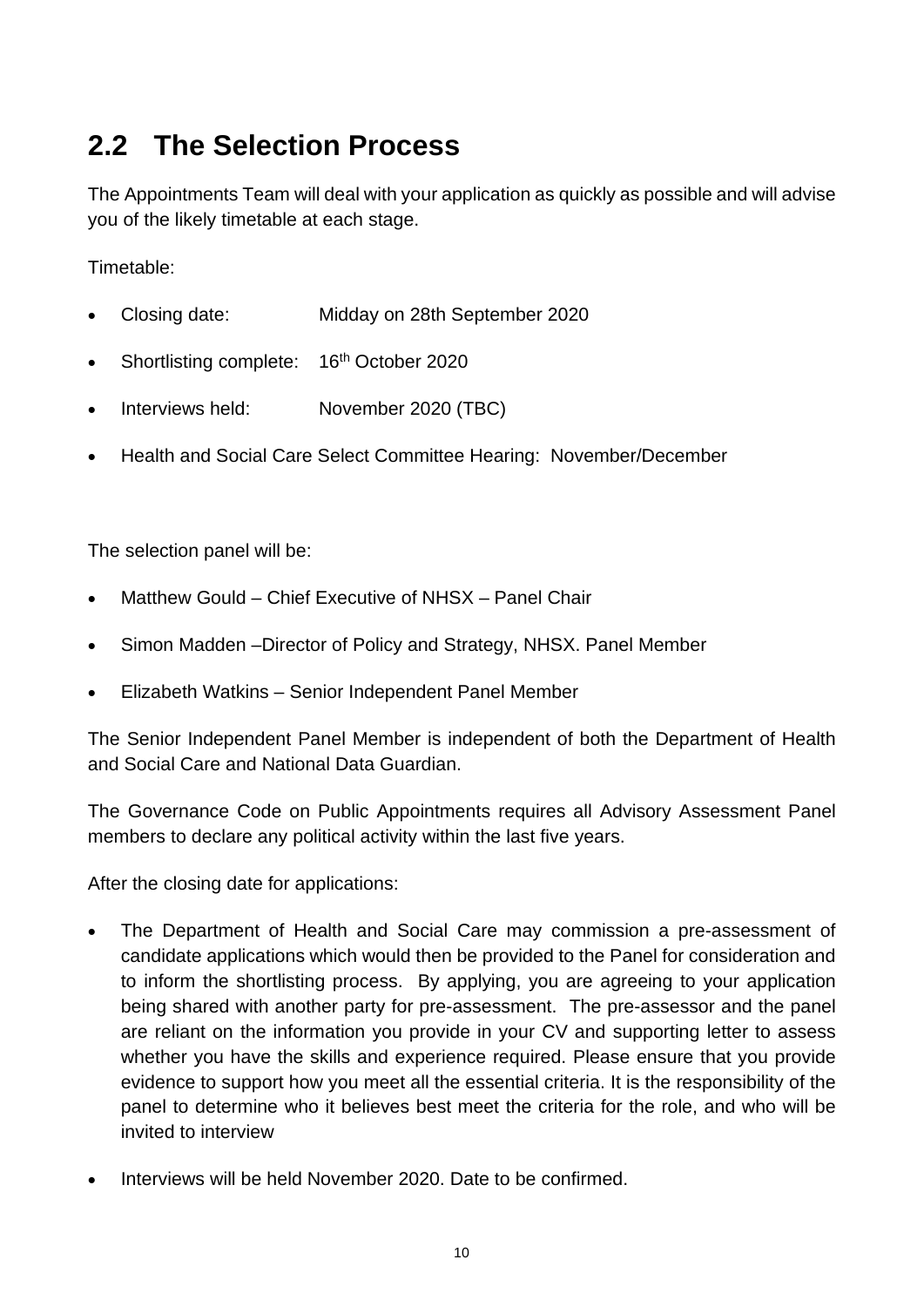- The Advisory Assessment Panel will select for interview only the strongest applicants who it feels have demonstrated that they best meet the criteria set out in the person specification. However, if you have applied under the GIS and you meet all the essential criteria, then you will also be invited for interview
- If you are invited to interview and if you are unable to attend on the set date, then an alternative date can only be offered at the discretion of the Advisory Assessment Panel
- The Appointments Team will email to let you know whether you have been invited to be interviewed. It is our intention that interviews will take place either via video conferencing or in a central London location
- If invited to interview, the Advisory Assessment Panel may invite you to make a brief presentation at the start of the interview and will go on to question you about your skills and experience, including asking specific questions to assess whether you meet the criteria set out for the post
- The Advisory Assessment Panel will also explore with candidates any potential conflicts of interest or any other issues arising from candidate's personal and professional history which may impact on an appointment decision (see section 2.1 for further details).
- Candidates who the panel believe are 'appointable', will be recommended to Ministers who will make the final decision. Ministers may choose to meet with shortlisted candidates, before or after interview, before making a decision. Candidates should therefore be prepared for a short time gap between interview and a final appointment decision being made. Candidates who have been interviewed will be kept informed of progress.
- If you are successful, you will receive a letter from the Senior Responsible Officer appointing you as the National Data Guardian, which will confirm the terms on which the appointment is offered
- **please note that due to the volume of applications that are received it is not possible to routinely provide feedback to those not shortlisted for interview**
- if you apply under the GIS scheme and you are not shortlisted for interview, we can provide a summary of the assessment of your written application, if you choose to request feedback
- If you are unsuccessful at interview, you will be notified by the Appointments Team. We appreciate it takes a lot of time and effort to apply for roles, and prepare for and attend an interview, and that feedback is a valuable part of the process. Following interviews, the letter which confirms the outcome of the appointment process will provide the details of who you may approach for feedback on your interview and application, if you so wish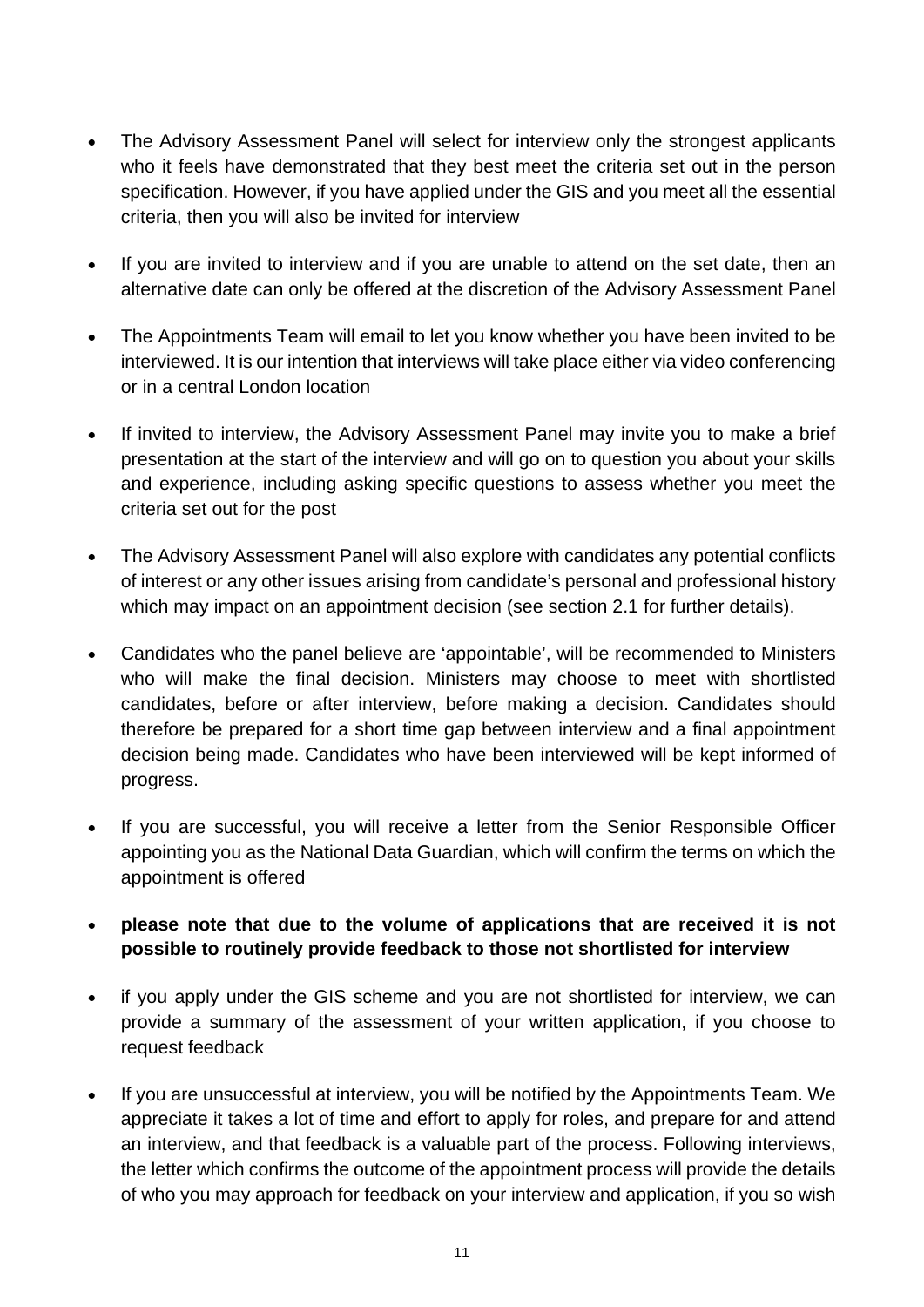• For further information on how we will manage the personal information that you have provided to us through your application, see **Section 2.4**

#### **Pre-appointment scrutiny**

This role is subject to pre-appointment scrutiny by the Health and Social Care Select committee.

Pre-appointment scrutiny is an important part of the appointment process for some of the most significant public appointments made by Ministers. It is designed to provide an added level of scrutiny to verify that the recruitment meets the principles set out in the Governance Code on Public Appointments.

The pre-appointment scrutiny aspect of the appointment has two parts.

First, information concerning the appointment and the Minister's preferred candidate will be shared with the relevant select committee. As part of this process you will need to be content for your name and your CV to be shared with the Select Committee as the Government's preferred candidate. You may also be required to complete a pre-appointment hearing questionnaire which could include, among other things:

- declarations of any relevant potential conflicts of interest,
- what you see as the priorities and key risks for the organisation,
- questions about how you would lead the board and work with stakeholders,
- your commitment to standards in public life and how you would handle being in the public eye.

Normally any information provided to the select committee by the Government or a candidate will be published.

Second, it is likely that the select committee will decide to call the Government's preferred candidate to a public hearing before the select committee to answer questions relating to their suitability to the role. You would not be expected to have an in-depth technical knowledge of how the body works or an exact plan of what you would do in the role, however you will be expected to provide a credible representation of your understanding of the work of the body and what your role in its future would be.

The proposed date for a pre-appointment hearing for this role is to be confirmed but is likely to be in November/December.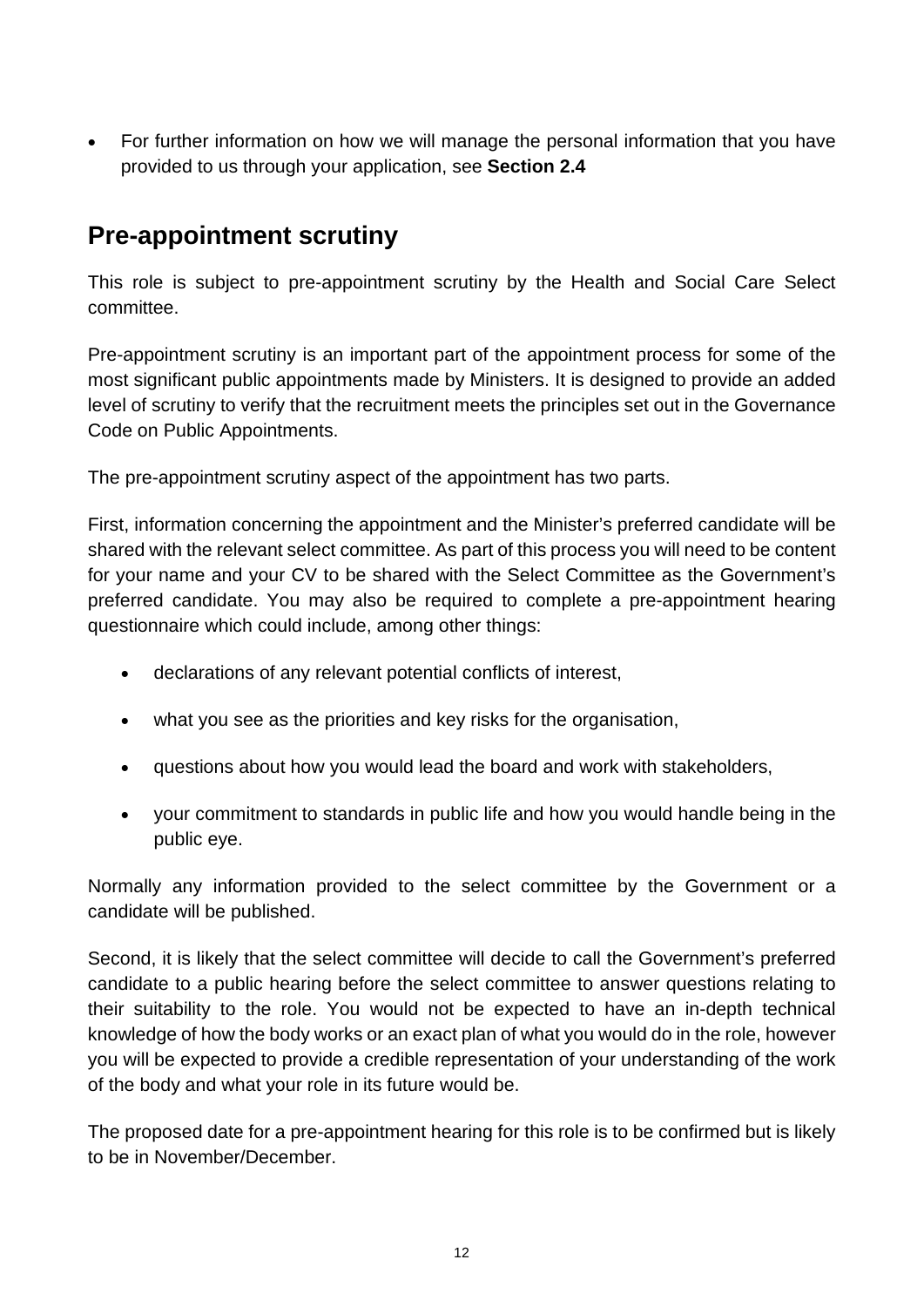The Government is committed to making the public appointments as accessible as possible so that no one is deterred from applying. The Department will provide support to you to help you prepare for the hearing and the clerks to the select committee will also be available to discuss with you how the hearing will run. You will also be supported by the Department in working with the select committee should you require any adjustment to enable you to participate fully in the hearing process.

For more information about pre-appointment scrutiny, please see the ['Cabinet Office](https://assets.publishing.service.gov.uk/government/uploads/system/uploads/attachment_data/file/771845/Cabinet-Office-Guidance-pre-appointment-scrutiny-of-public-appointments.pdf)  [Guidance: Pre-appointment scrutiny by House of Commons Select Committees'.](https://assets.publishing.service.gov.uk/government/uploads/system/uploads/attachment_data/file/771845/Cabinet-Office-Guidance-pre-appointment-scrutiny-of-public-appointments.pdf)

The Liaison Committee also publishes [guidelines](https://www.parliament.uk/business/committees/committees-a-z/commons-select/liaison-committee/role/pre-appointment-guidelines/) to select committees for pre-appointment.

You may also find it helpful to review the Code of Conduct for board members of public bodies here: [https://www.gov.uk/government/publications/board-members-of-public](https://www.gov.uk/government/publications/board-members-of-public-bodies-code-of-conduct)[bodies-code-of-conduct](https://www.gov.uk/government/publications/board-members-of-public-bodies-code-of-conduct) which sets out the expectations which the Government places on non-executive members of public bodies.

#### **Queries**

For queries about your application, please contact Daniel Clemence on 0113 254 5335 / [Daniel.Clemence@dhsc.gov.uk](mailto:Daniel.Clemence@dhsc.gov.uk)

#### **Standards in public life**

You will be expected to demonstrate high standards of corporate and personal conduct. All successful candidates will be asked to subscribe to the Code of Conduct for Board Members of Public Bodies, you can access this document at: [https://www.gov.uk/government/publications/board-members-of-public-bodies-code-of](https://www.gov.uk/government/publications/board-members-of-public-bodies-code-of-conduct)[conduct](https://www.gov.uk/government/publications/board-members-of-public-bodies-code-of-conduct)

#### **Diversity and equality of opportunity**

The Department of Health and Social Care values and promotes diversity and encourage applications from all sections of the community.

#### Public Appointments

The Governance Code on Public Appointments, published by the Cabinet Office, sets out the principles that should underpin all public appointments. The Governance Code can be found at [https://www.gov.uk/government/publications/governance-code-for-public](https://www.gov.uk/government/publications/governance-code-for-public-appointments)[appointments](https://www.gov.uk/government/publications/governance-code-for-public-appointments)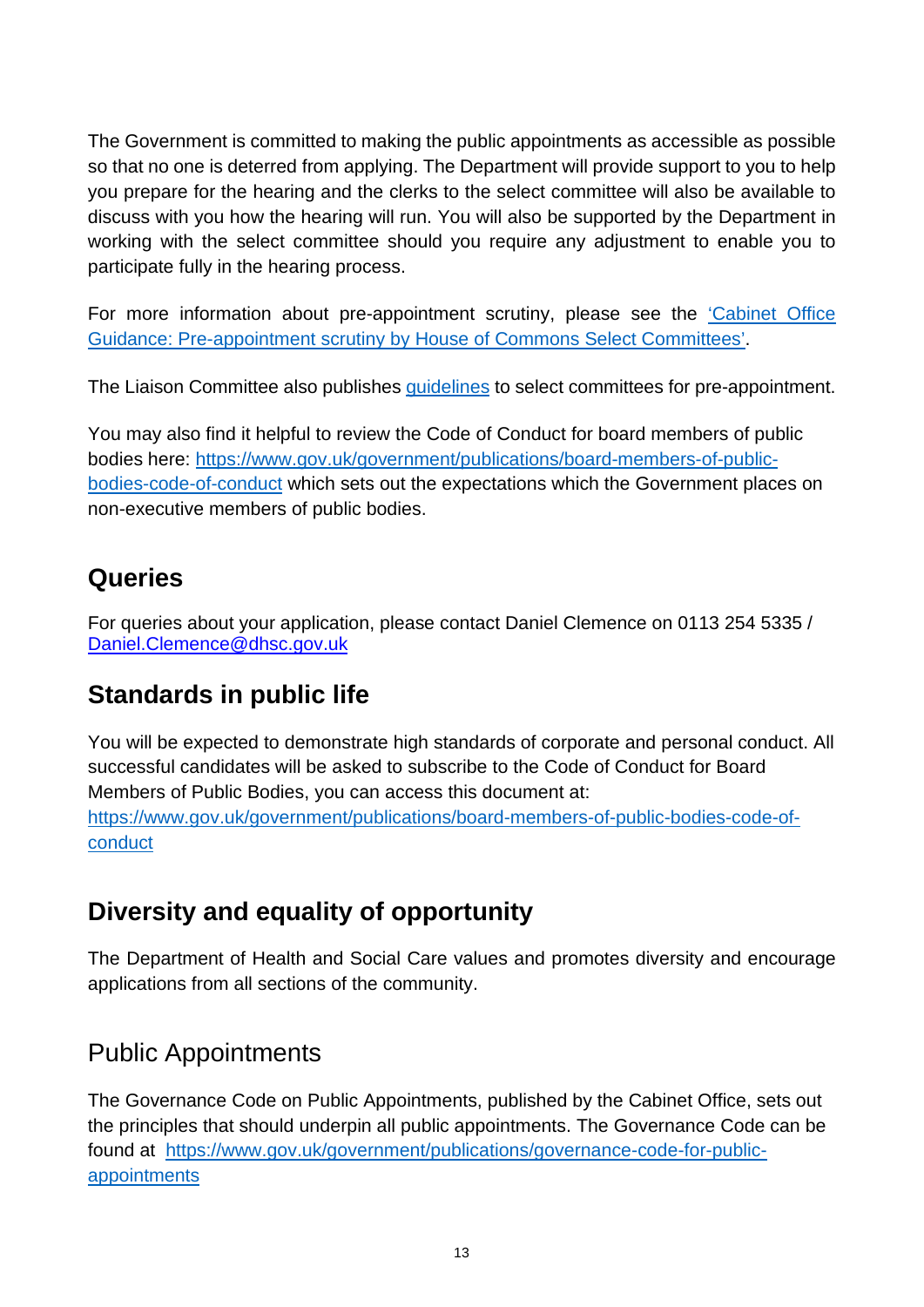#### **The Commissioner for Public Appointments**

The regulation of public appointments against the requirements of the Governance Code is carried out by the Commissioner for Public Appointments. The Commissioner provides independent assurance that public appointments are made in accordance with the principles set out in the Code. The Commissioner is appointed by the Queen and is independent of the Government and the Civil Service. Further about the role of the Commissioner is available from http://publicappointmentscommissioner.independent.gov.uk

#### **If you are not completely satisfied**

The Department of Health and Social Care will aim to process all applications as quickly as possible and to treat all applicants with courtesy. If you have any complaints about the way your application has been handled, please contact Julia Peters in the Department of Health and Social Care by emailing Steve.Howell@dhsc.gov.uk

If after receiving a comprehensive response from the Department you are still concerned, you can write to the Commissioner for Public Appointments. Please contact:

The Commissioner for Public Appointments 1 Horse Guards Road London SW1A 2HQ Tel: 0207 271 8938 Email: [publicappointments@csc.gov.uk](mailto:publicappointments@csc.gsi.gov.uk)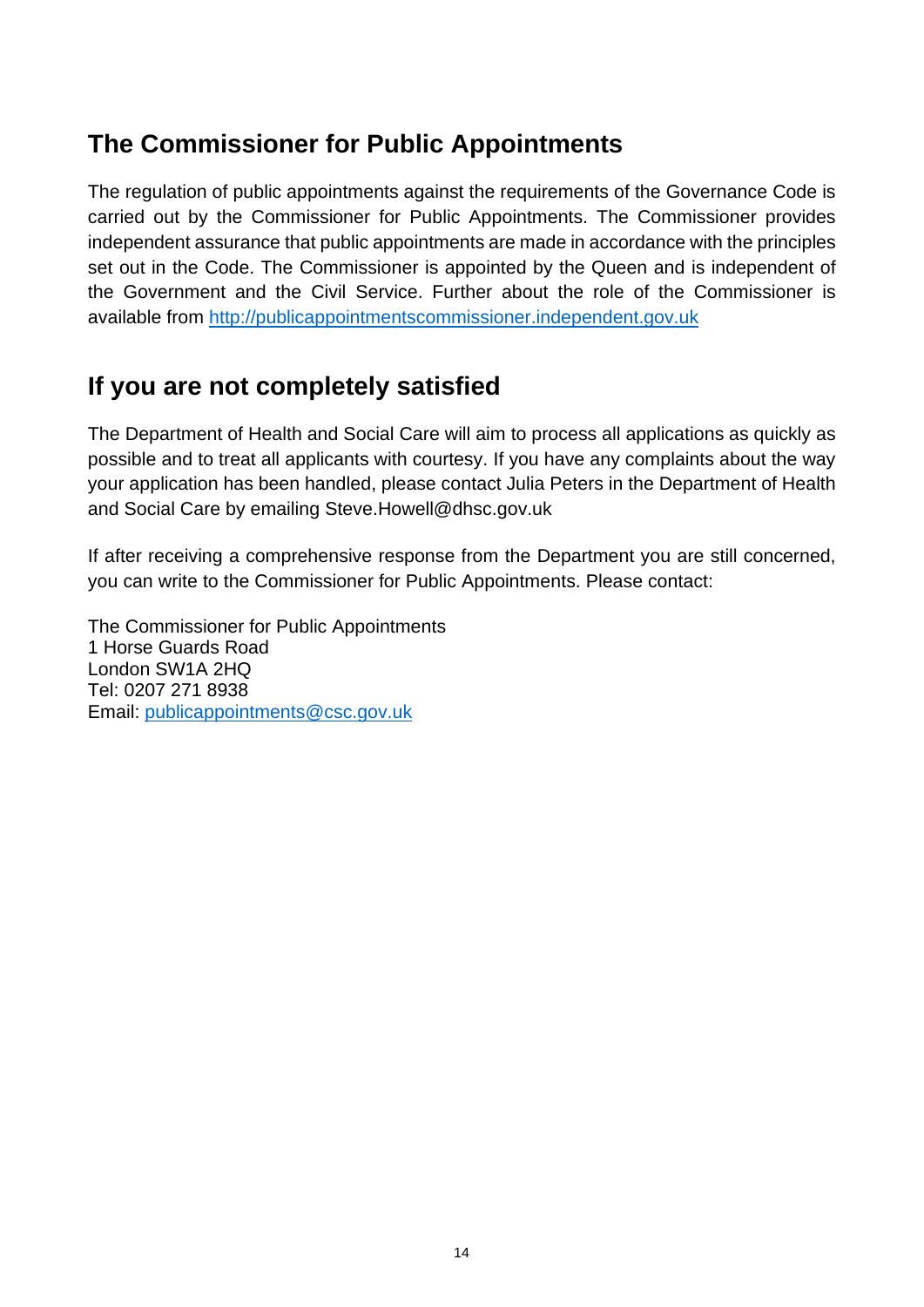# <span id="page-14-0"></span> **2.3 Eligibility Criteria**

#### **Eligibility criteria**

There are circumstances in which an individual may not be considered for appointment. They include:

- 1. persons who have received a prison sentence or suspended sentence of 3 months or more in the last 5 years
- 2. persons who are the subject of a bankruptcy restrictions order or interim order, or a debt relief order or interim debt relief order under Schedule 4ZB to the Insolvency Act 1986
- 3. persons who have had an earlier term of appointment with a health service body terminated on the grounds:
	- that it was not conducive to the interests or good management of the body that the person should continue to hold office
	- that the person failed to attend a meeting of the body on three consecutive occasions
	- that the person failed to declare a pecuniary interest or withdraw from consideration of a matter in respect of which the person had a pecuniary interest
	- of misconduct or failure to carry out the person's duties
- 4. anyone who is under a disqualification order under the Company Directors Disqualification Act 1986; or
- 5. anyone who has been removed from trusteeship of a charity.

<span id="page-14-1"></span>Further advice about the Eligibility Criteria can be provided by contacting Daniel Clemence on 0113 254 6769 / [Daniel.Clemence@dhsc.gov.uk](mailto:Daniel.Clemence@dhsc.gov.uk)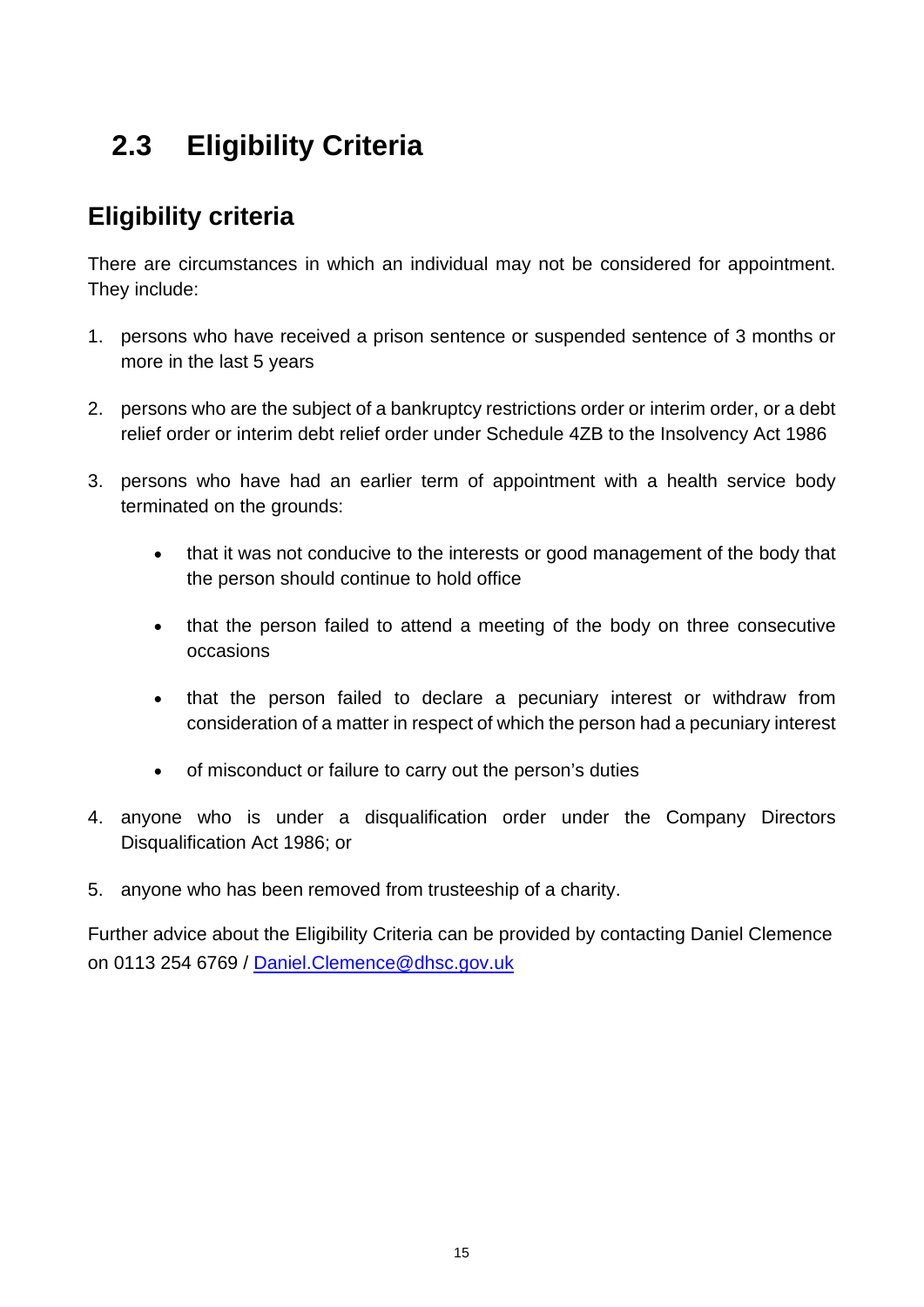### **2.4 How we will manage your personal information**

Your personal information will be held in accordance with the General Data Protection Regulation. You will not receive unsolicited paper or electronic mail because of sending the Department of Health and Social Care any personal information. No personal information will be passed on to third parties for commercial purposes.

When we ask you for personal information, we promise we will:

- Only ask for what we need, and not collect too much or irrelevant information
- Ensure you know why we need it
- Protect it and insofar as is possible, make sure nobody has access to it who shouldn't
- Ensure you know what choice you have about giving us information
- Make sure we don't keep it longer than necessary
- Only use your information for the purposes you have authorised

We ask that you:

- Provide us with accurate information
- Inform us as soon as possible of any changes or if you notice mistakes in the information we hold about you

If you apply for a post, we will share some of the information you provide with the members of the selection panel for the post to which you are applying, so that your CV and supporting letter can be assessed.

The diversity information you provide will not be used in the selection process and will therefore not be shared with the Advisory Assessment Panel assessing your application at any stage. However, panels may review the political activity response at the interview stage. This in no way acts as a bar to appointment. Further information on this is provided in the attached Monitoring form.

The Commissioner for Public Appointments regulates and monitors appointments to public bodies to ensure procedures are fair. The Department of Health and Social Care is required by the Commissioner for Public Appointments to retain information about the people who apply for public appointments within his remit and make this information available to him for audit purposes, if requested to do so. Information you provide in your application may therefore be made available to the Commissioner for Public Appointments and the